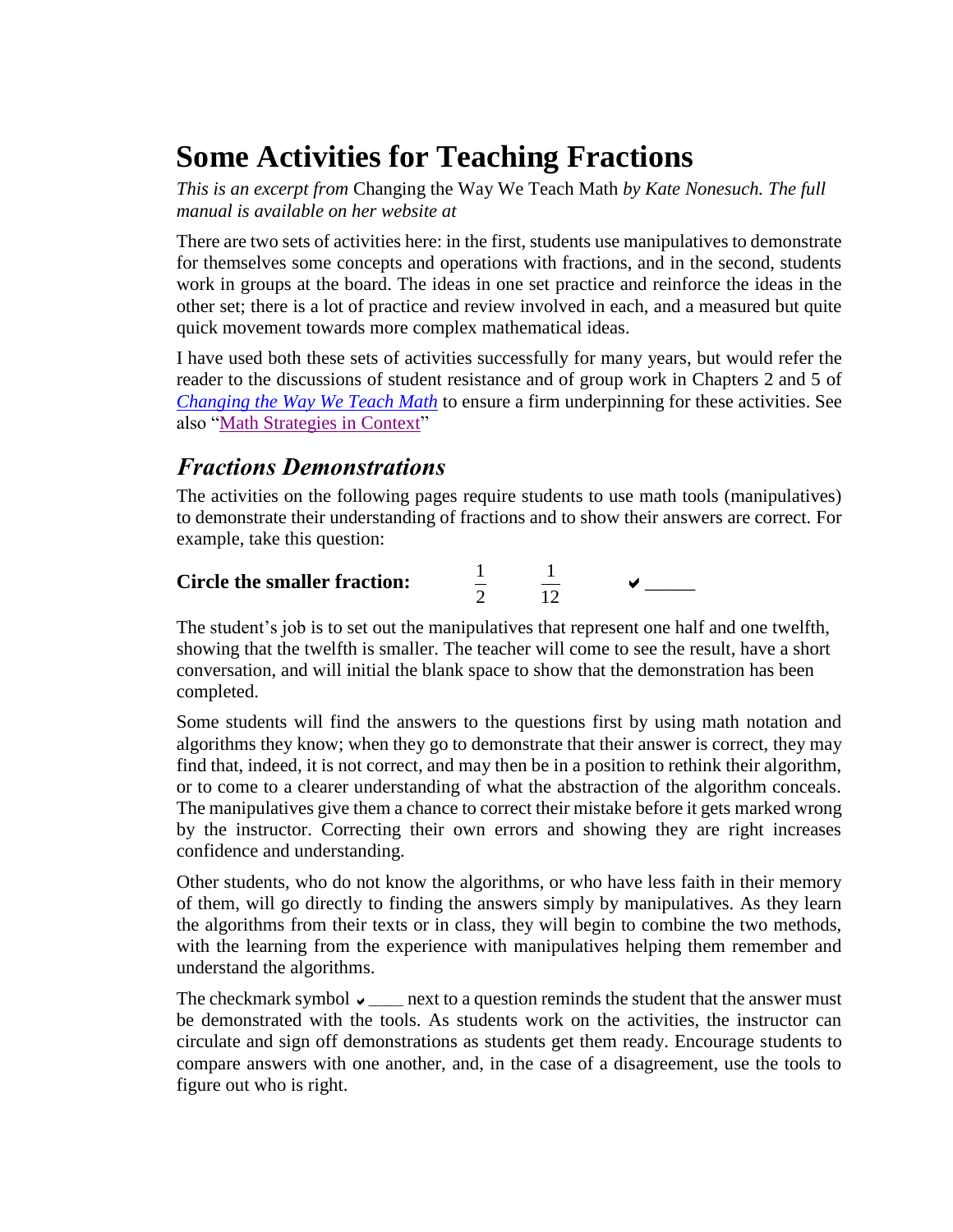#### **Signing off the demonstrations**

 $\sqrt{2}$  Wherever this symbol appears, students should prove their answer is correct by setting up a demonstration with the math tools. Your job is to look at their demonstrations, ask questions to clarify or extend their understanding, and sign or initial on the line when you are satisfied. Encourage students to line up several demonstrations as they wait for you to circulate to their desks, rather than setting up one and waiting. Students can work individually or in pairs.

#### **What should you look for?**

Each question is shown below, with some suggestions for dealing with the demonstrations students offer.

#### **1. Write these fractions in order, smallest to largest.**

This question is an example of the usefulness of manipulatives—if the student writes the answer incorrectly before doing the proof, the manipulatives will show him what the correct answer is, and he will change his written answer to line up with the proof before you get there. You can come along and sign off on the demonstration without having to mark anything wrong, and can then engage in a conversation about how counter-intuitive the structure is, and have some conversation about the meaning, i.e., that the bottom number tells how many pieces the whole thing is divided into, and if you cut more pieces, each piece will have to be smaller.

#### **2. Circle the smaller fraction.**

Ask, "How can you tell by the way the fractions are written which one is smaller?" Look for an answer like "A bigger bottom number means the whole is cut into more pieces, so each piece is smaller.

### **3. Circle the smaller fraction.**

Ask, "How can you tell by the way the fractions are written which one is smaller?" An answer like "When the bottom numbers are the same, you know the pieces are the same size, so you can just look at the top number to see how many pieces there are," means that the student is beginning to see the necessity of a common denominator when comparing fractions.

#### **4. Write a fraction that equals one whole.**

Ask, "How can you tell by the way the fraction is written that it is equal to 1?" You are asking the student to articulate the fact that a fraction with the same top and bottom number always equals 1. (Except 0.) The manipulatives give the student a chance to find this out for himself, rather than hearing it from you.

#### **5. Write a fraction that equals one half.**

Ask, "How do you know your answer is right?" and expect a variety of answers on the theme of "The top number is half of the bottom number."

### **6. Write a fraction that is the same size as the one given.**

Showing these equivalents for frequently used fractions helps to build up a visual memory that students can recall when they use standard methods from the texts to write equivalent fractions.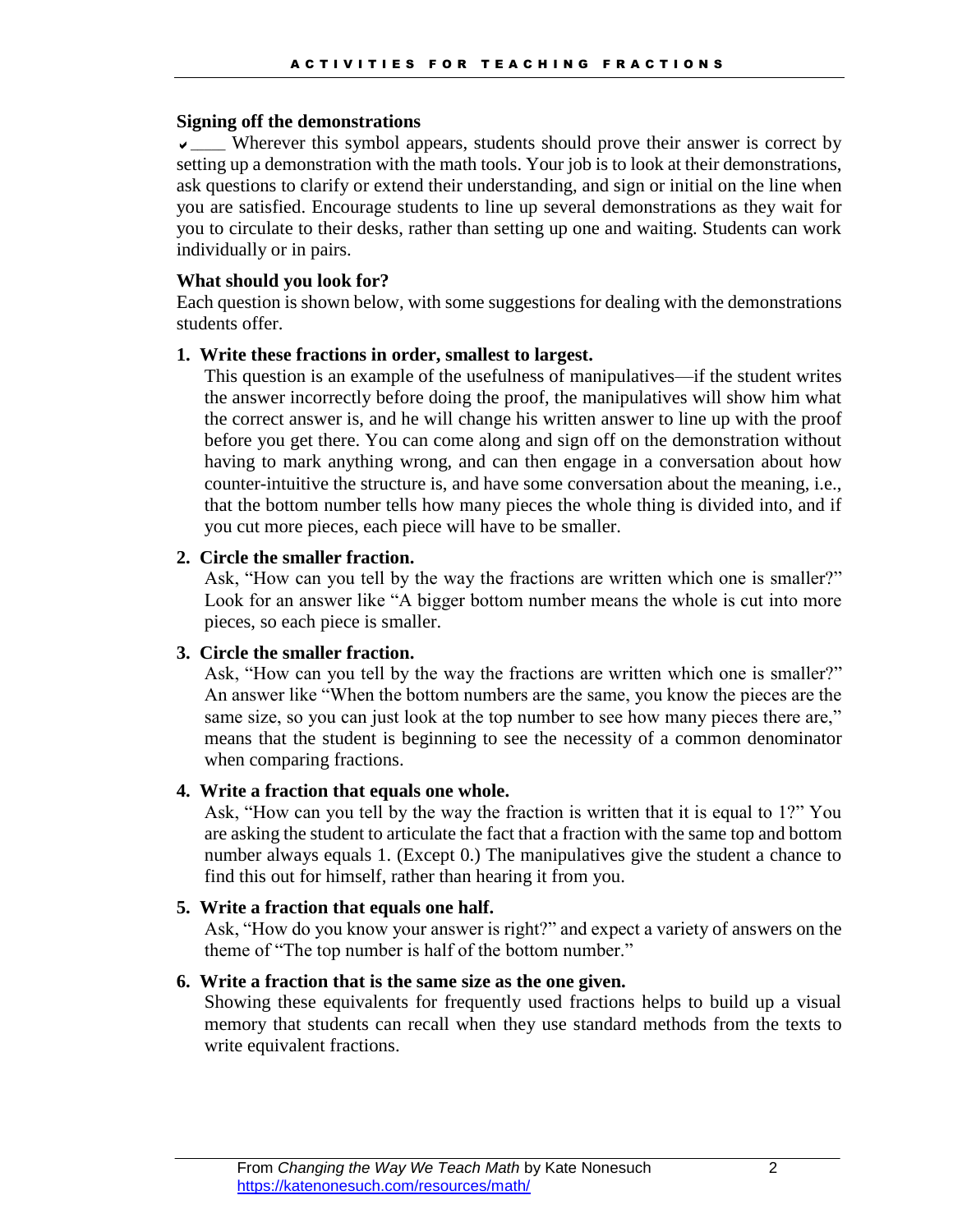#### **7-8. Put these fractions in the right space on the chart below.**

These questions help students get a sense of the size of different fractions. Ask, "How do you know this is in the right place?"

#### **9. Write these fractions in order from smallest to biggest. 7/8, 1/12, 5/4, 3/3.**

By using the skills from the previous two examples, students can do this question without having to change everything to a common denominator. 1/12 is less than half, 7/8 is more than half, 3/3 is equal to 1 and 5/4 is larger than 1. Nice to show that an understanding of fractions can help students do mentally what would take a lot of work and the possibility of many errors to do by the standard method of changing to a common denominator.

#### **11. Circle the question if the answer will be more than 1.**

This skill can help with estimating answers to addition and subtraction questions before you do them, or with making a quick check to see if an answer is reasonable after doing an adding or subtracting question. Ask, "How do you know your answer is right?"

#### **12-19.**

Students may use these demonstrations as a way of understanding whatever algorithm they use to do questions of these types.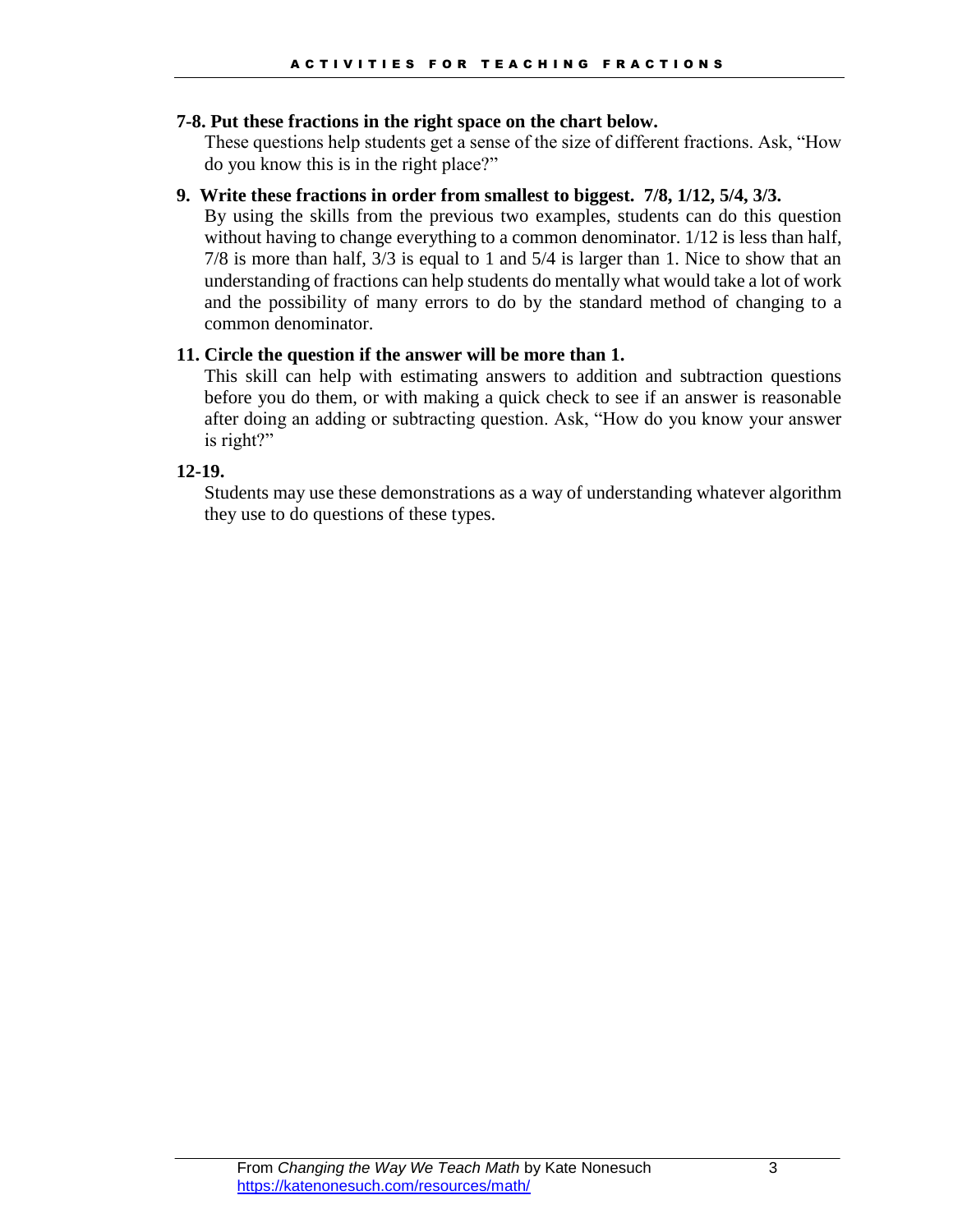## *Fraction Demonstrations*

A check mark tells you to use the tools to show your answer. Show your work with the tools to the teacher, who will sign beside the check mark.

| 1. Write these fractions in order, smallest to largest.                   |                                 |  |                                                                                                                                                                                                                                                                                                                                                     |  |  |                             |                                                                                                                   |                                                     |  |
|---------------------------------------------------------------------------|---------------------------------|--|-----------------------------------------------------------------------------------------------------------------------------------------------------------------------------------------------------------------------------------------------------------------------------------------------------------------------------------------------------|--|--|-----------------------------|-------------------------------------------------------------------------------------------------------------------|-----------------------------------------------------|--|
|                                                                           |                                 |  |                                                                                                                                                                                                                                                                                                                                                     |  |  |                             | $\frac{1}{2}$ $\frac{1}{12}$ $\frac{1}{8}$ $\frac{1}{3}$ $\frac{1}{6}$ $\frac{1}{4}$ $\frac{1}{5}$ $\frac{1}{10}$ | $\boldsymbol{\mathsf{v}}$ $\boldsymbol{\mathsf{v}}$ |  |
|                                                                           |                                 |  |                                                                                                                                                                                                                                                                                                                                                     |  |  |                             |                                                                                                                   |                                                     |  |
|                                                                           |                                 |  |                                                                                                                                                                                                                                                                                                                                                     |  |  |                             |                                                                                                                   |                                                     |  |
|                                                                           |                                 |  |                                                                                                                                                                                                                                                                                                                                                     |  |  |                             |                                                                                                                   |                                                     |  |
|                                                                           |                                 |  |                                                                                                                                                                                                                                                                                                                                                     |  |  |                             | When the bottom number is <b>smaller</b> , the fraction is ________________.                                      |                                                     |  |
|                                                                           |                                 |  |                                                                                                                                                                                                                                                                                                                                                     |  |  |                             |                                                                                                                   |                                                     |  |
|                                                                           |                                 |  |                                                                                                                                                                                                                                                                                                                                                     |  |  |                             | When the bottom number is <b>bigger</b> , the fraction is ______________.                                         |                                                     |  |
|                                                                           | 2. Circle the smaller fraction. |  |                                                                                                                                                                                                                                                                                                                                                     |  |  |                             |                                                                                                                   |                                                     |  |
|                                                                           |                                 |  |                                                                                                                                                                                                                                                                                                                                                     |  |  | $\frac{1}{6}$ $\frac{1}{3}$ |                                                                                                                   |                                                     |  |
|                                                                           | $\frac{1}{2}$ $\frac{1}{12}$    |  | $\begin{picture}(20,20) \put(0,0){\line(1,0){10}} \put(15,0){\line(1,0){10}} \put(15,0){\line(1,0){10}} \put(15,0){\line(1,0){10}} \put(15,0){\line(1,0){10}} \put(15,0){\line(1,0){10}} \put(15,0){\line(1,0){10}} \put(15,0){\line(1,0){10}} \put(15,0){\line(1,0){10}} \put(15,0){\line(1,0){10}} \put(15,0){\line(1,0){10}} \put(15,0){\line(1$ |  |  |                             |                                                                                                                   |                                                     |  |
|                                                                           |                                 |  |                                                                                                                                                                                                                                                                                                                                                     |  |  |                             |                                                                                                                   |                                                     |  |
|                                                                           |                                 |  |                                                                                                                                                                                                                                                                                                                                                     |  |  | $\frac{1}{5}$ $\frac{1}{8}$ |                                                                                                                   |                                                     |  |
| $\frac{1}{4}$ $\frac{1}{12}$                                              |                                 |  |                                                                                                                                                                                                                                                                                                                                                     |  |  |                             |                                                                                                                   |                                                     |  |
|                                                                           |                                 |  |                                                                                                                                                                                                                                                                                                                                                     |  |  |                             |                                                                                                                   |                                                     |  |
| When the bottom number is _____________, the fraction is <b>smaller</b> . |                                 |  |                                                                                                                                                                                                                                                                                                                                                     |  |  |                             |                                                                                                                   |                                                     |  |
| When the bottom number is _____________, the fraction is <b>bigger</b> .  |                                 |  |                                                                                                                                                                                                                                                                                                                                                     |  |  |                             |                                                                                                                   |                                                     |  |
|                                                                           |                                 |  |                                                                                                                                                                                                                                                                                                                                                     |  |  |                             |                                                                                                                   |                                                     |  |
| 3. Circle the smaller fraction.                                           |                                 |  |                                                                                                                                                                                                                                                                                                                                                     |  |  |                             |                                                                                                                   |                                                     |  |
|                                                                           |                                 |  |                                                                                                                                                                                                                                                                                                                                                     |  |  | $\frac{2}{10}$              | $\frac{1}{10}$                                                                                                    |                                                     |  |
| 12                                                                        | $rac{3}{12}$                    |  |                                                                                                                                                                                                                                                                                                                                                     |  |  |                             |                                                                                                                   |                                                     |  |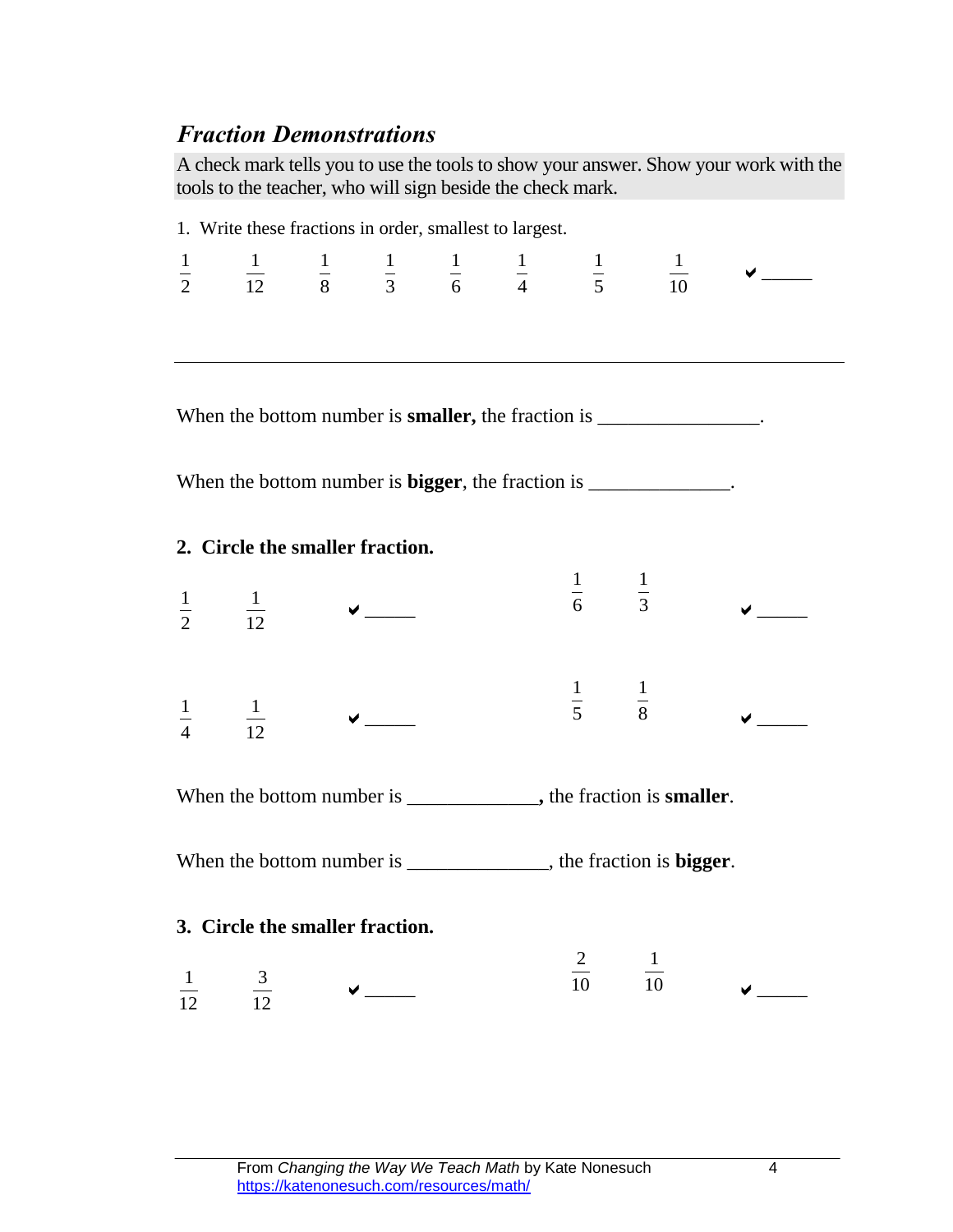

### **6. Write a fraction that is the same size as the one given.**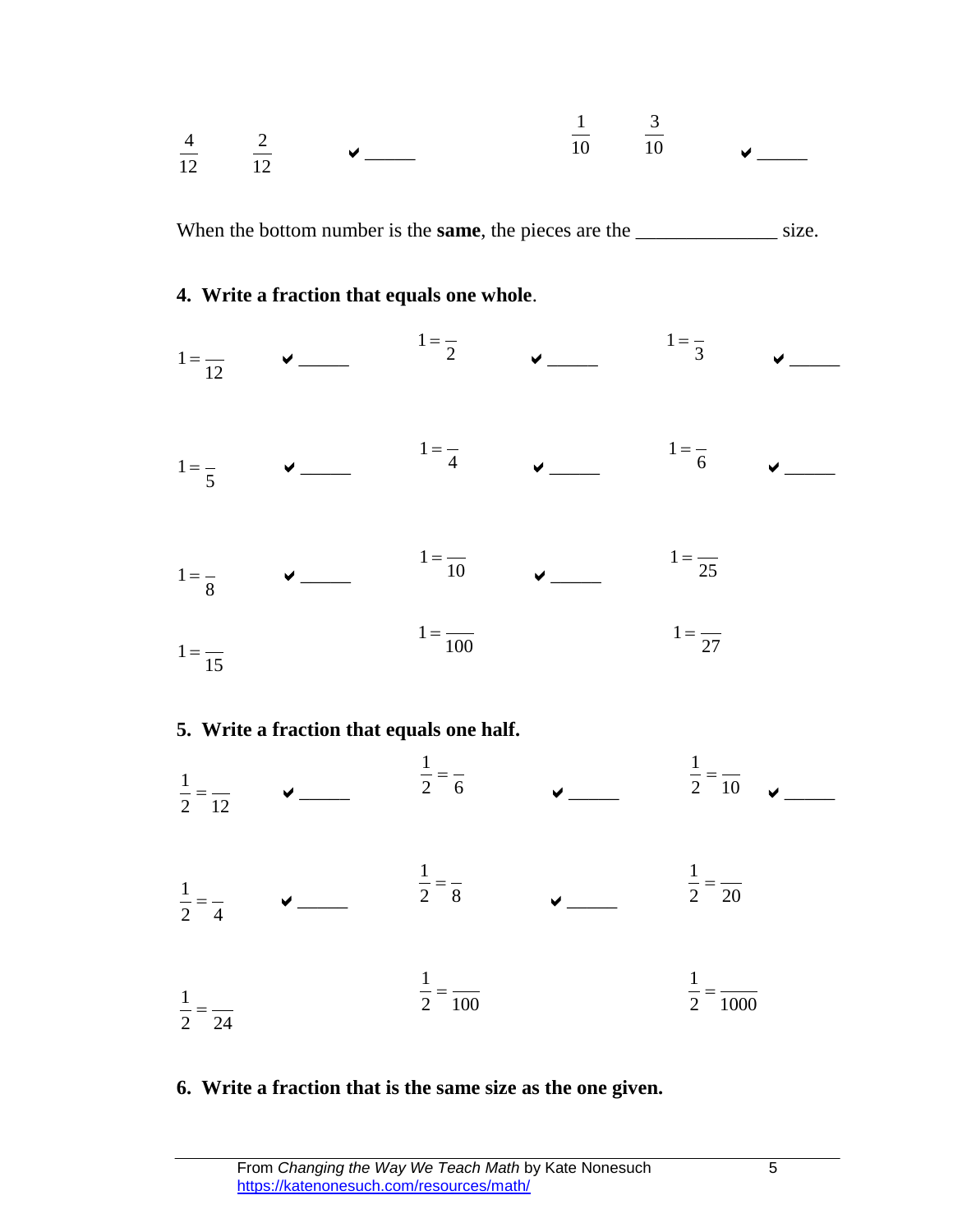| Less than 1/2 |                                                                                                                                                              | Equal to 1/2 |                             |                             | More than 1/2 |                |                |             |             |
|---------------|--------------------------------------------------------------------------------------------------------------------------------------------------------------|--------------|-----------------------------|-----------------------------|---------------|----------------|----------------|-------------|-------------|
| $\frac{4}{8}$ | 11<br>$\frac{3}{5}$<br>$\frac{1}{12}$                                                                                                                        |              | $\frac{1}{3}$ $\frac{5}{6}$ | $\frac{1}{4}$ $\frac{4}{5}$ |               | $\frac{5}{10}$ | $\frac{9}{10}$ | $rac{1}{8}$ | $rac{2}{3}$ |
|               | 7. Put these fractions in the right space on the chart below.                                                                                                |              |                             |                             |               |                |                |             |             |
|               | $\frac{1}{5} = \frac{1}{10}$ $\sqrt{2-2}$ $\frac{5}{6} = \frac{1}{12}$ $\sqrt{2-2}$ $\frac{4}{5} = \frac{1}{10}$ $\sqrt{2-2}$                                |              |                             |                             |               |                |                |             |             |
|               | $\frac{1}{2} = \frac{1}{16}$ $\sqrt{2} = \frac{3}{16}$ $\sqrt{2} = \frac{2}{10}$ $\sqrt{2} = \frac{2}{10}$                                                   |              |                             |                             |               |                |                |             |             |
|               | $\frac{1}{2} = \frac{1}{6}$<br>$\sqrt{1 - \frac{3}{4}} = \frac{3}{8}$<br>$\sqrt{1 - \frac{1}{6}} = \frac{1}{12}$<br>$\sqrt{1 - \frac{1}{12}} = \frac{1}{12}$ |              |                             |                             |               |                |                |             |             |
|               | $\frac{1}{2} = \frac{1}{8}$ $\checkmark$ $\frac{3}{4} = \frac{1}{12}$ $\checkmark$ $\frac{2}{3} = \frac{1}{12}$ $\checkmark$                                 |              |                             |                             |               |                |                |             |             |
|               | $\frac{1}{2} = \frac{1}{4}$ v $\frac{1}{4} = \frac{1}{16}$ v $\frac{2}{3} = \frac{1}{6}$                                                                     |              |                             |                             |               |                |                |             |             |
|               | $\frac{1}{2} = \frac{1}{12}$ $\sqrt{1 - \frac{1}{4}} = \frac{1}{8}$ $\sqrt{1 - \frac{1}{3}} = \frac{1}{12}$                                                  |              |                             |                             |               |                |                |             |             |
|               | $\frac{1}{2} = \frac{1}{10}$ $\sqrt{1 - \frac{1}{4}} = \frac{1}{12}$ $\sqrt{1 - \frac{1}{3}} = \frac{1}{6}$                                                  |              |                             |                             |               |                |                |             |             |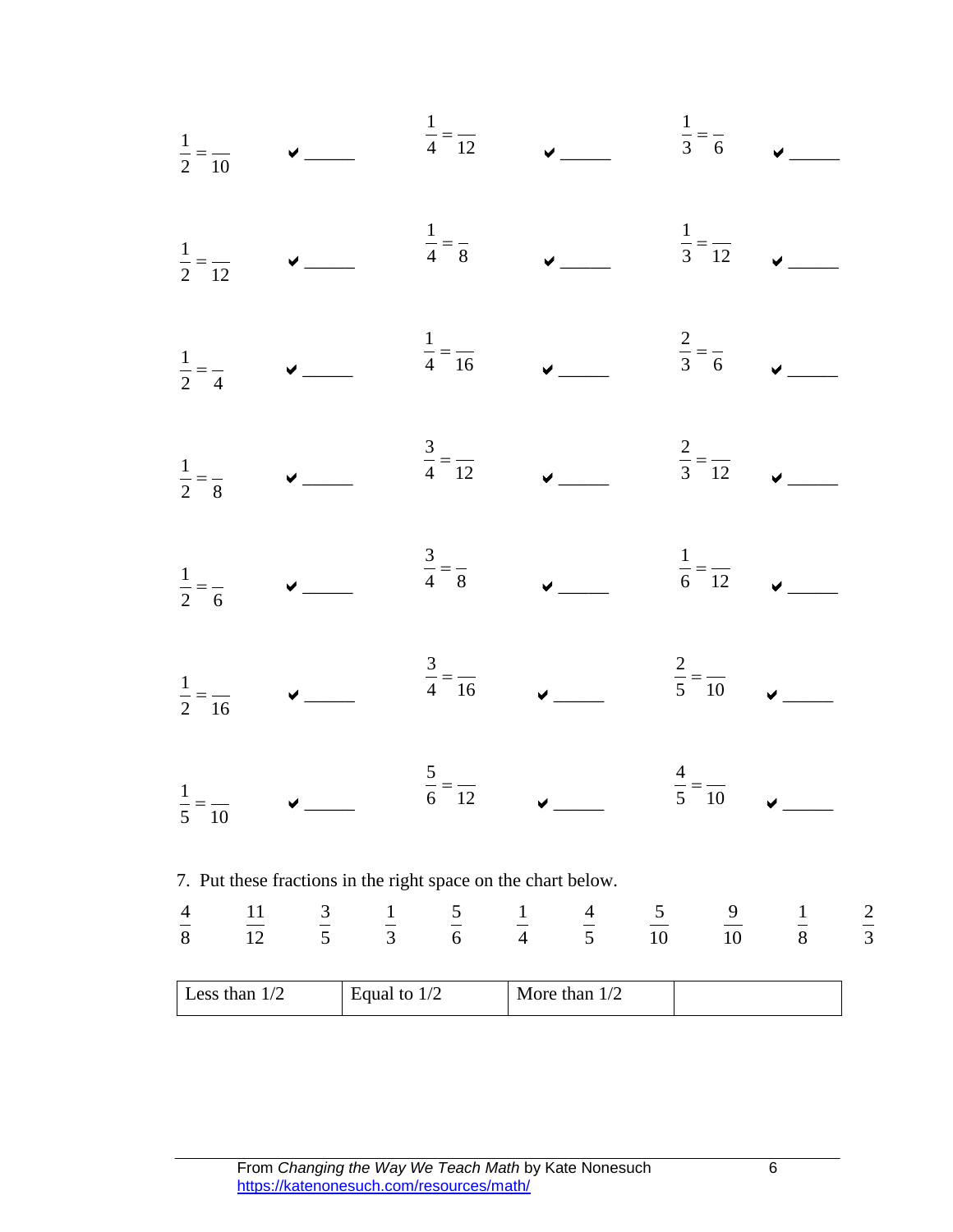|  | $\overline{\phantom{0}}$ |
|--|--------------------------|
|  |                          |

8. Put these fractions in the right space in the chart below.

|  |  |  | 5 12 5 5 5 4 10 3 11 1 4 |  |  |
|--|--|--|--------------------------|--|--|
|  |  |  | 8 12 5 3 6 4 10 5 10 8 3 |  |  |

|                                  | Less than 1                                |                             | Equal to 1 | More than 1                                                 |  |
|----------------------------------|--------------------------------------------|-----------------------------|------------|-------------------------------------------------------------|--|
|                                  |                                            |                             |            |                                                             |  |
|                                  |                                            |                             |            | 9. Write these fractions in order from smallest to biggest. |  |
| $rac{7}{8}$                      | $\frac{1}{12}$ $\frac{5}{4}$ $\frac{3}{3}$ |                             |            |                                                             |  |
| $\overline{7}$<br>$\overline{6}$ | $rac{3}{6}$                                | $\frac{3}{4}$ $\frac{3}{3}$ |            |                                                             |  |

10. Reduce to lowest terms. This means to write an equal fraction with a bottom number as low as possible. For example:  $\frac{2}{1}$ 

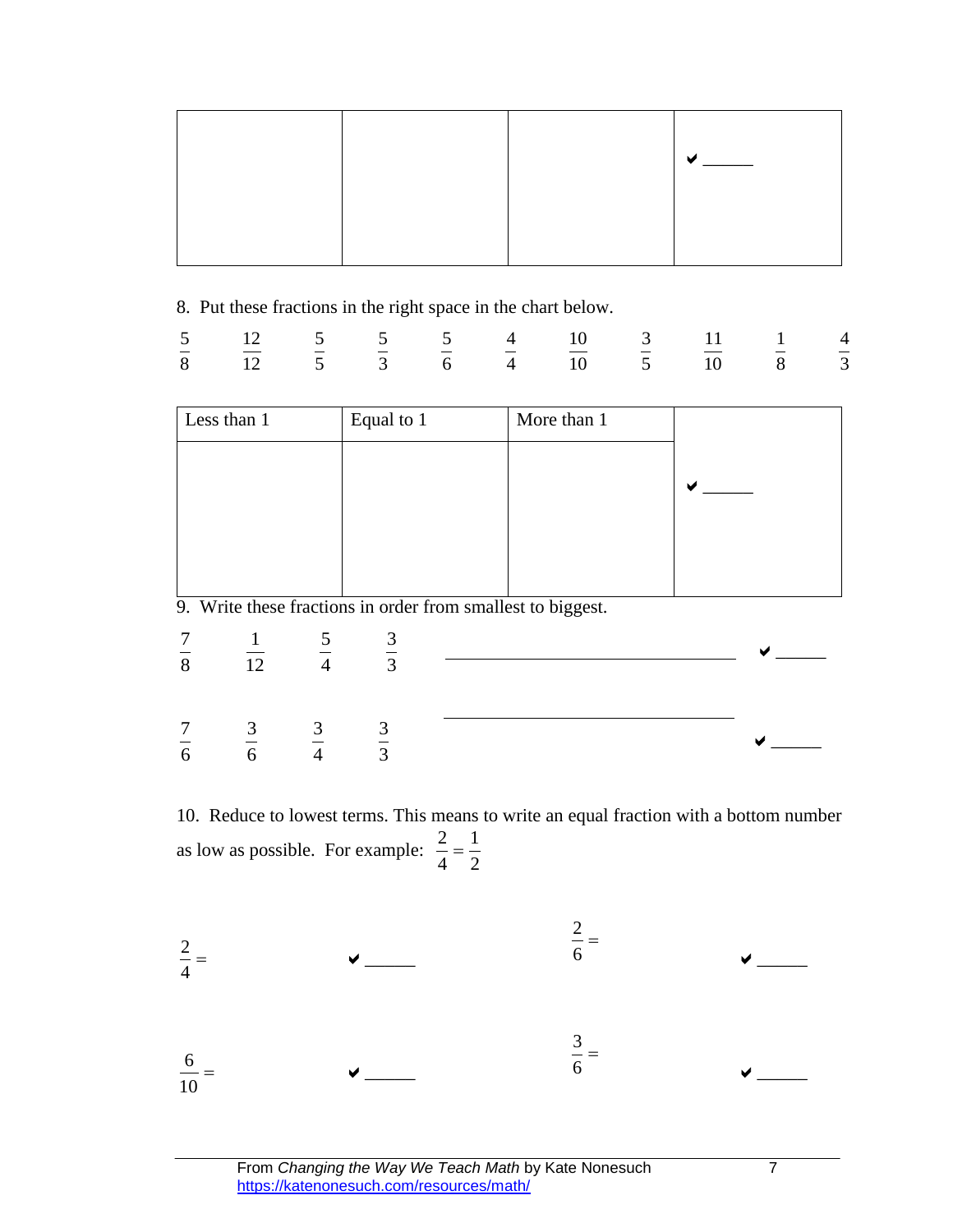| $\frac{4}{6}$     |                                                                                                  | $\frac{8}{10}$ =  |   |
|-------------------|--------------------------------------------------------------------------------------------------|-------------------|---|
| $\frac{4}{8}$     |                                                                                                  | $\frac{2}{8}$     |   |
| $\frac{3}{12} =$  |                                                                                                  | $\frac{5}{10} =$  |   |
| $\frac{6}{8} =$   |                                                                                                  | $\frac{2}{12} =$  |   |
| $\frac{6}{12} =$  |                                                                                                  | $\frac{4}{12} =$  |   |
| $\frac{8}{16}$ =  |                                                                                                  | $\frac{4}{10}$ =  |   |
| $\frac{8}{12} =$  |                                                                                                  | $\frac{9}{12} =$  |   |
| $\frac{4}{16}$    |                                                                                                  | $\frac{8}{16}$    |   |
| $\frac{12}{16}$ = |                                                                                                  | $\frac{14}{16} =$ |   |
|                   |                                                                                                  |                   |   |
|                   | From Changing the Way We Teach Math by Kate Nonesuch<br>https://katenonesuch.com/resources/math/ |                   | 8 |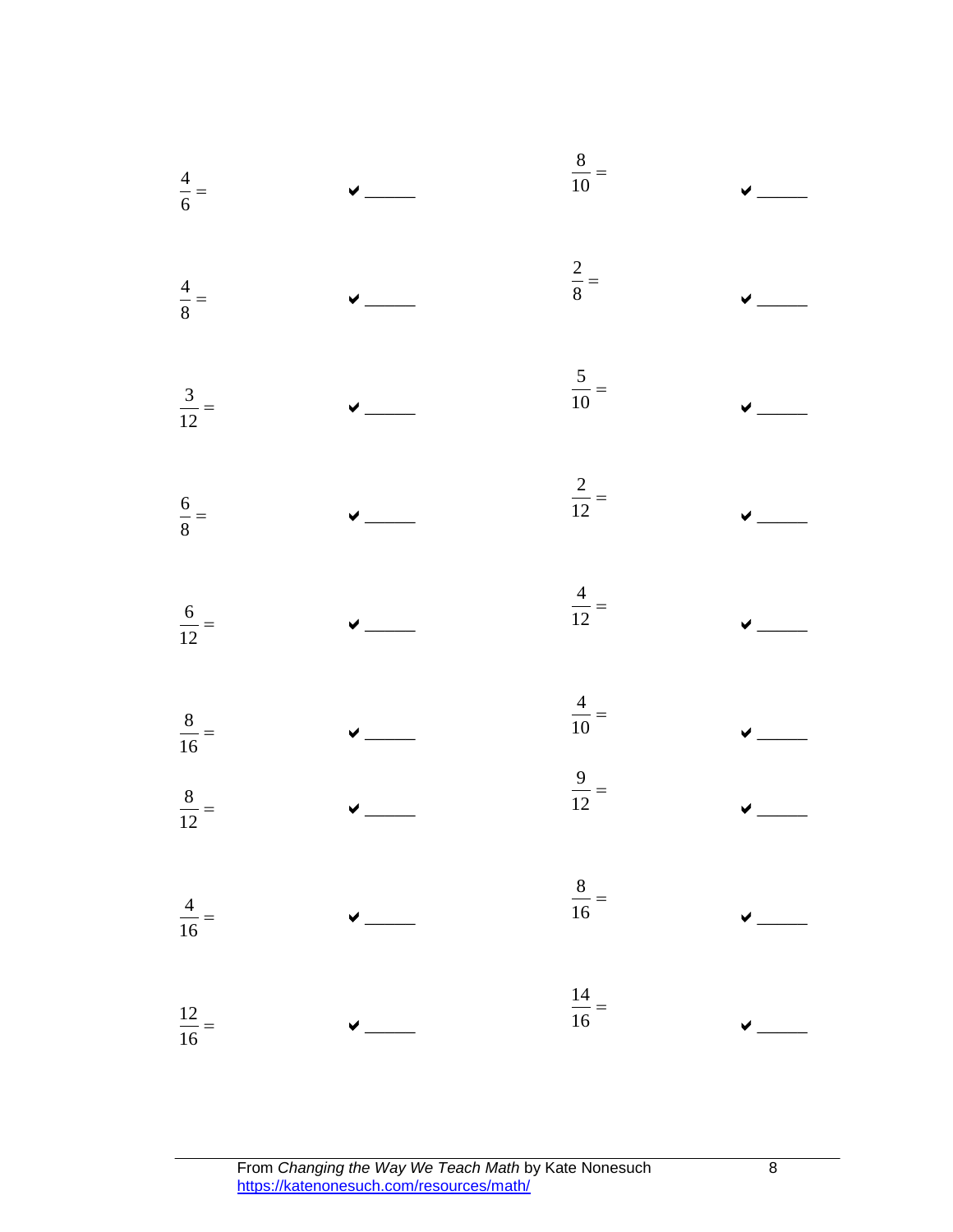

11. Circle the question if the answer will be more than 1. You do not have to give the answer.

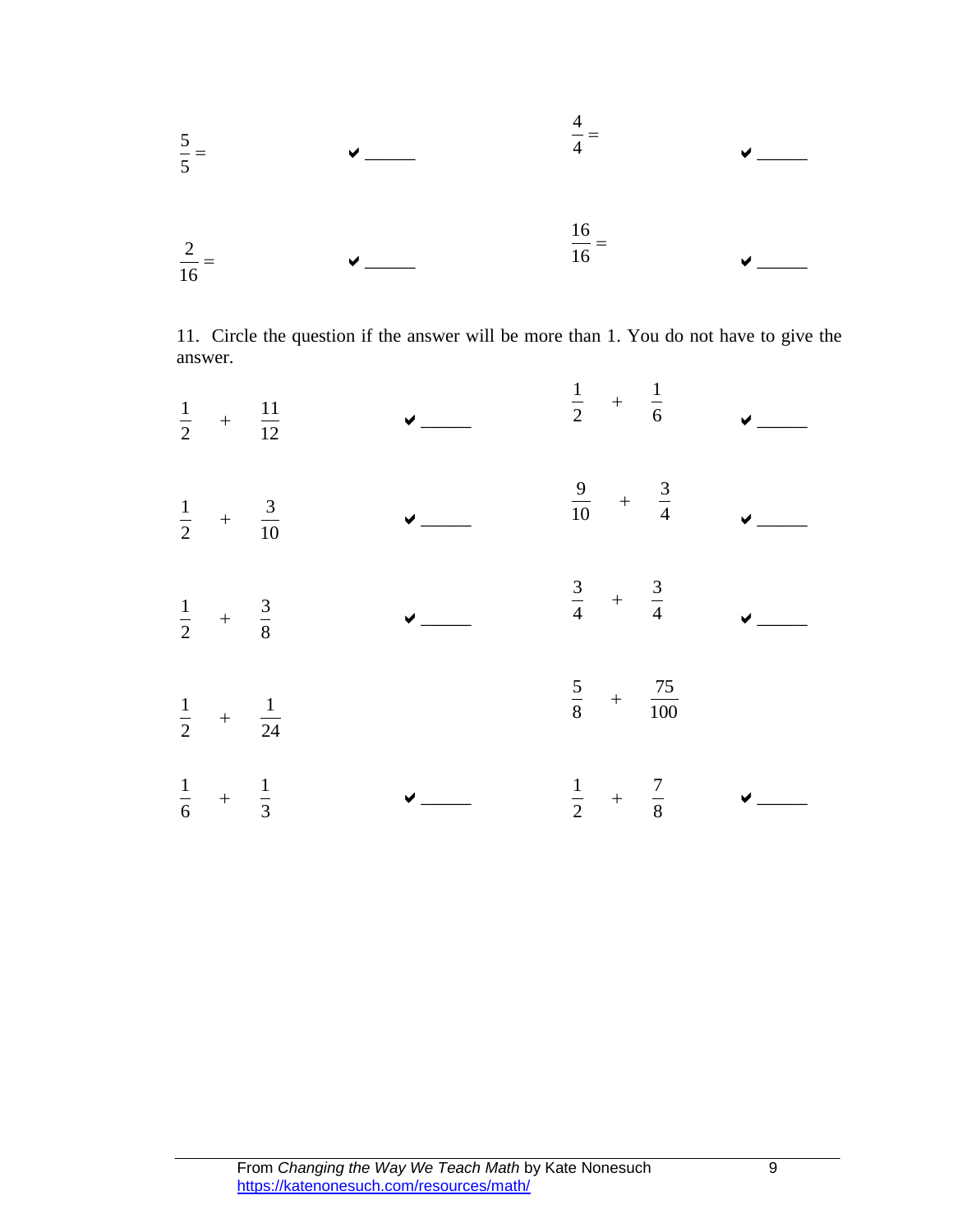**12. Add. Reduce the answer if you can.**



### **13. Subtract. Reduce the answer if you can.**

  $\sim$   $\sim$   $\sim$   $\sim$   $\sim$   $\sim$  12 12  $\frac{7}{2}$  –  $\checkmark$   $-\frac{3}{10}$   $\sqrt{20}$   $3$  3  $rac{2}{2}$  –  $\checkmark$   $-\frac{1}{4}$   $\vee$   $\qquad$  8 4  $\frac{5}{2}$  –  $\checkmark$ 

### **14. Add. Reduce the answer if you can.**

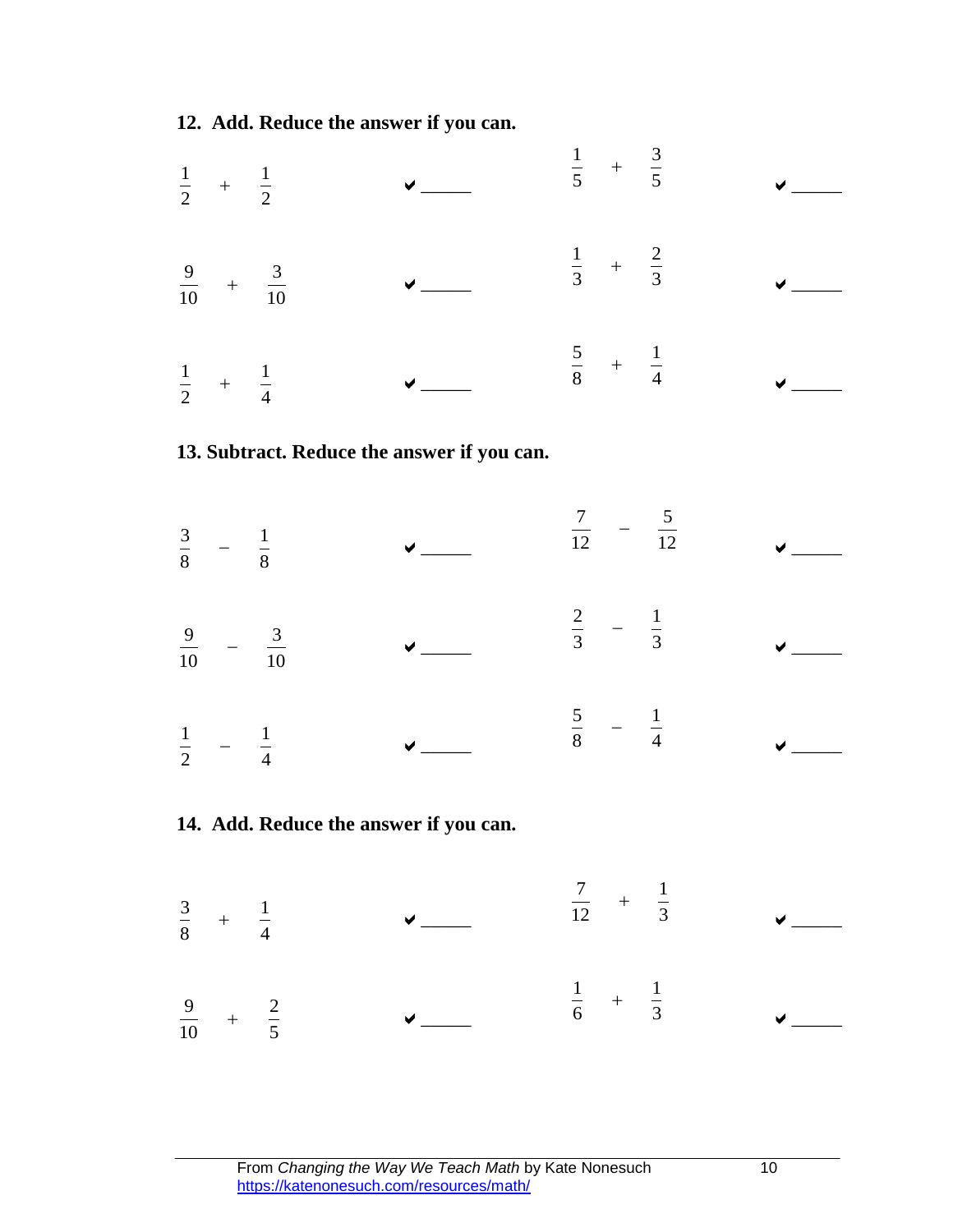|             |                             |                        | $\frac{1}{2}$ + $\frac{3}{2}$ |      |                           |
|-------------|-----------------------------|------------------------|-------------------------------|------|---------------------------|
| $3^{\circ}$ | $\frac{1}{-}$ $\frac{3}{-}$ | <b>Service</b> Service |                               | 16 4 | $\sqrt{2}$ and $\sqrt{2}$ |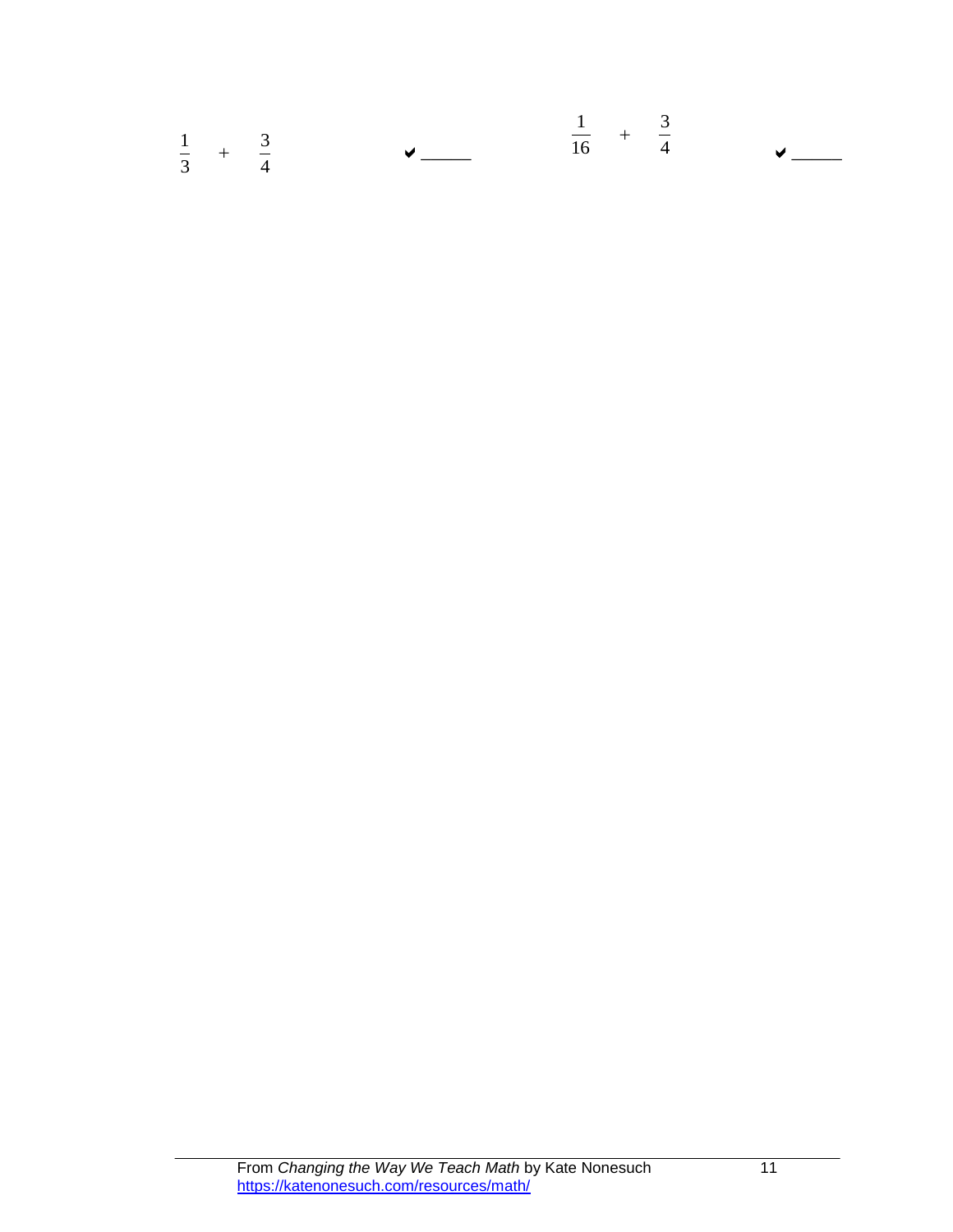**15. Subtract. Reduce the answer if you can.**



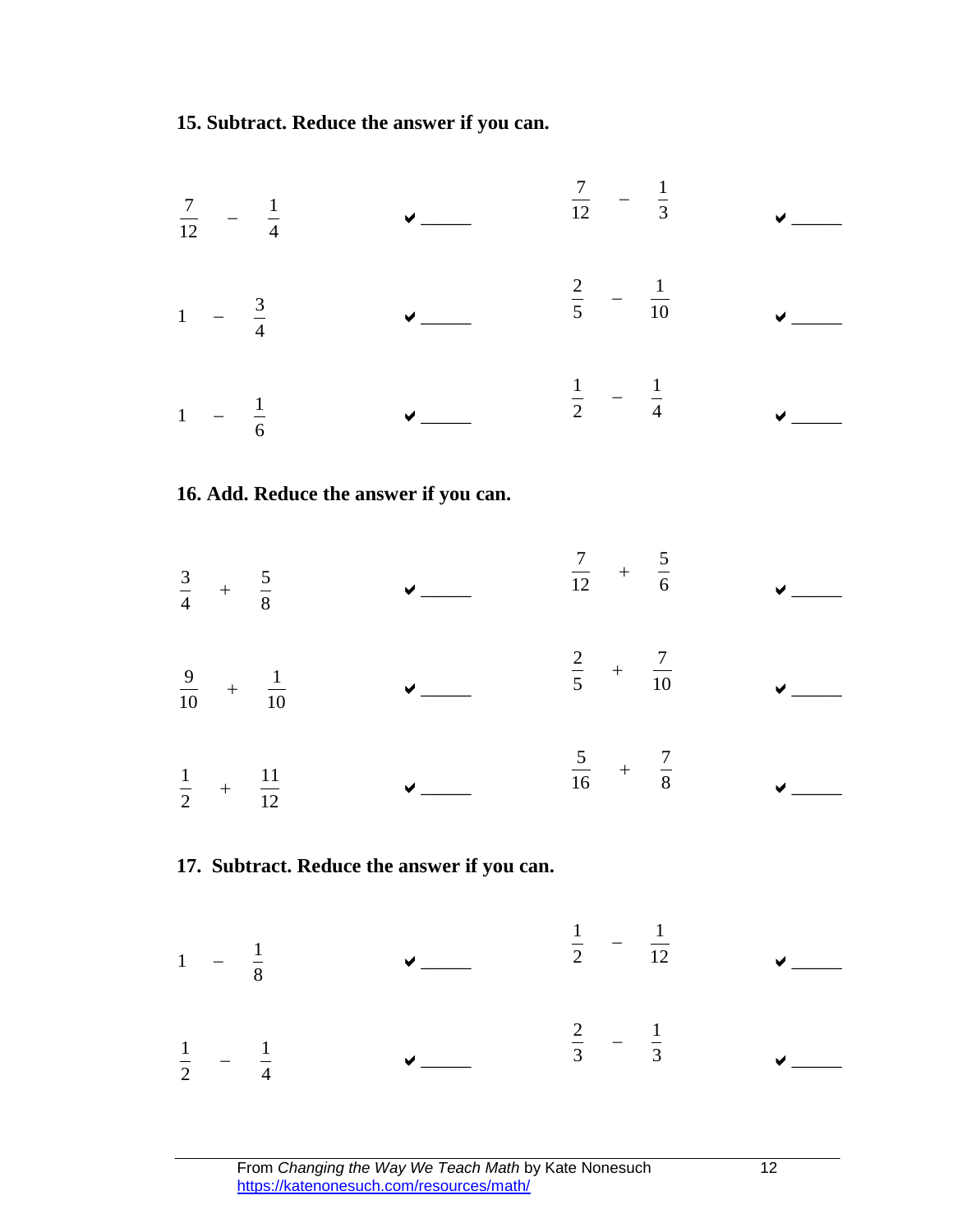|                                      |  | 4 7  |                           |
|--------------------------------------|--|------|---------------------------|
| $3 \qquad \qquad 5$<br>$\frac{4}{8}$ |  | 5 10 | $\sqrt{2}$ and $\sqrt{2}$ |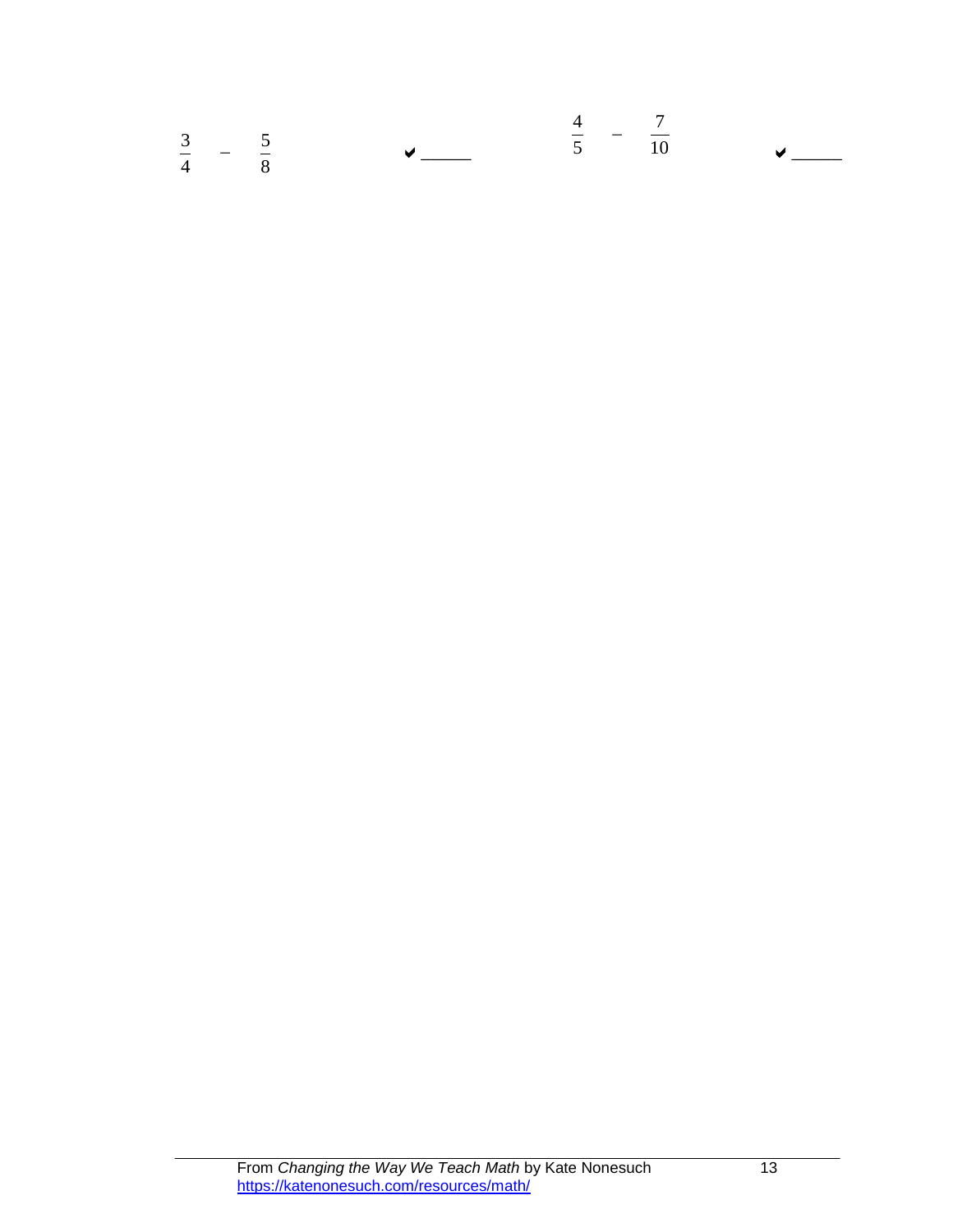**18. Multiply. Remember, you can read "of" when you see "x."**



### **19. Divide. Divide the first number into pieces the size of the second number. How many pieces are there?**

| 1 $\div$ $\frac{1}{3}$             |                                    |              | $\frac{1}{2}$ $\div$ $\frac{1}{4}$  | $\sqrt{2}$               |
|------------------------------------|------------------------------------|--------------|-------------------------------------|--------------------------|
| 2 $\div$ $\frac{1}{5}$             |                                    | $\sqrt{ }$   | $\frac{6}{10}$ $\div$ $\frac{1}{5}$ | $\overline{\phantom{a}}$ |
| $\frac{2}{3}$ $\div$ $\frac{1}{3}$ |                                    | $\sqrt{a}$   | $\frac{1}{2}$ $\div$ $\frac{1}{8}$  | $\checkmark$             |
|                                    | $\frac{5}{8}$ $\div$ $\frac{1}{8}$ | $\checkmark$ | $\frac{1}{2}$ $\div$ $\frac{1}{10}$ | $\checkmark$             |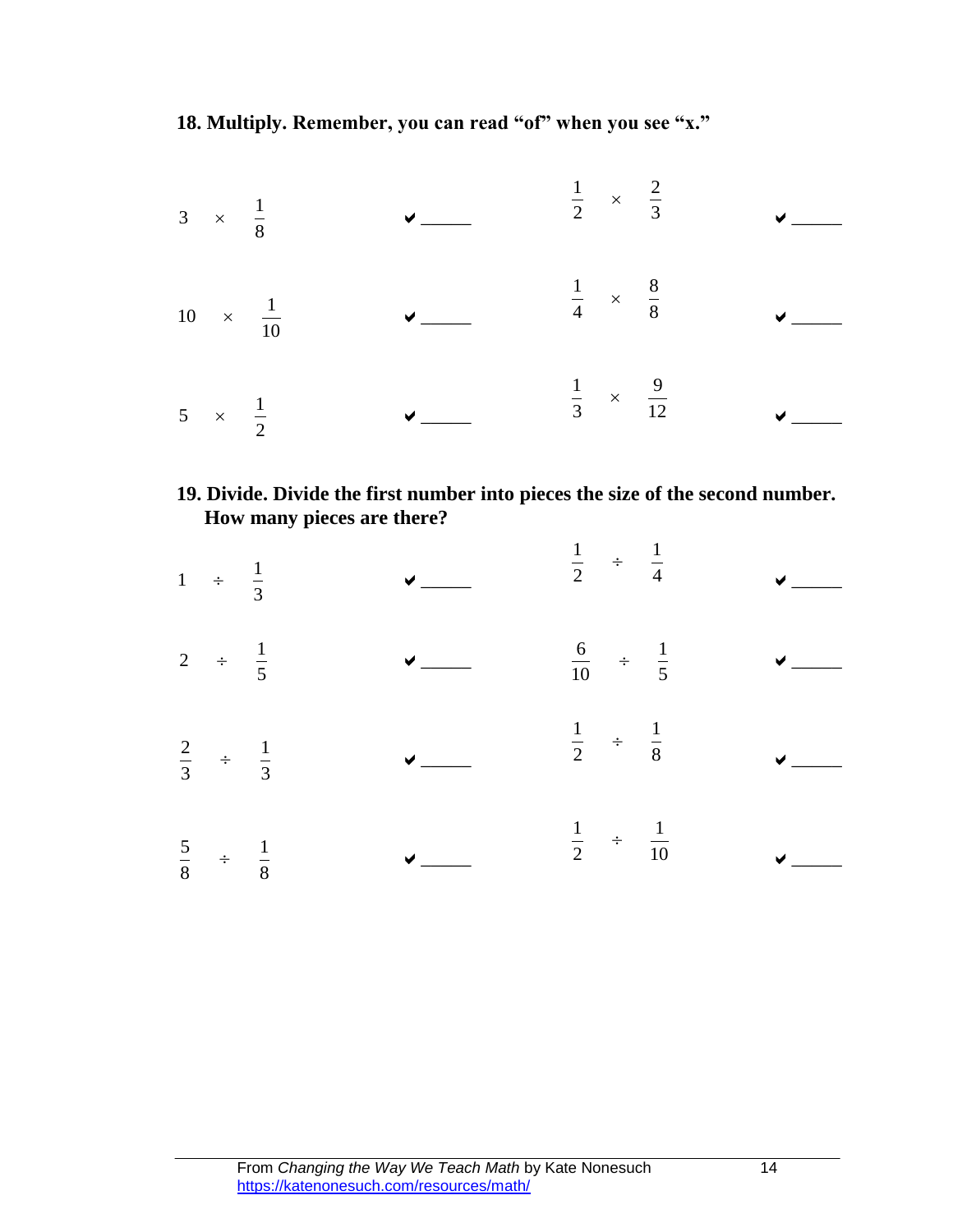# *Fractions at the Board*

### *Time: 15-20 minutes a day*

The following series of activities with fractions gives students practice with fractions, allows you to check their understanding and their ability to manipulate fractions, and gives students a chance to articulate what they know. It also shows the value of review and over-learning; students will notice as it gets easy to answer questions similar to the ones that were difficult the week before. Students should find most of these questions easy, because they are doing many examples of similar questions until it seems easy. If every question is hard, they will be reluctant to go to the board. Every day only a few questions should present some challenge. You can tailor the questions to suit your students, asking more questions similar to ones they are learning, or skipping some questions that they are finding too easy or too difficult at the moment. For some students you can repeat one day's activities for several days, using different numbers.

When students can give a correct response quickly and easily, that is the time to ask them to explain their thinking, since usually the skill of talking about math lags behind the skill of doing math. This means that students of different abilities can be working on the same content area with the same questions: for some at a lower level, just doing the work is the job at hand; for others at a higher skill level, articulating the process is the job that requires work and keeps the interest high.

When students are familiar with the process, ask a student to "be the teacher" and read the instructions for other students to follow. The challenge of checking that student responses are correct, while running the group process and noticing patterns, will be interesting math experience for some students whose skills in doing the math are more advanced than most of the group.

### **Process**

Each day, ask students to go the board to read and write some fractions. Encourage them to make themselves at home, to look around at other students' work, to stand beside someone who is good at math, to get a long piece of chalk, and so on. They should do whatever they need to be comfortable at the board. Especially, make sure there is an eraser between every pair of students. If a student has to ask for an eraser, he calls attention to his error. We want him to take a risk, so make sure he can quickly and quietly erase his answer if it is wrong.

Every day, the work follows the same pattern:

- 1. As you call out the first instruction, students will write the fraction(s).
- 2. Quickly look around and make sure that every response is correct, helping individuals as necessary.
- 3. Ask students to look around to see if their answer is the same as everyone else's. Different answers may be correct, and provide an opportunity to talk about the process.
- 4. Repeat for each of the bulleted instructions on the day.
- 5. Thank students for their participation and their excellent work, and invite them to sit down.

### **Day 1**

 Think about all the people in the room. What fraction are men? Write that fraction. Write the fraction of people who are women. What fraction are teachers? What fraction are students?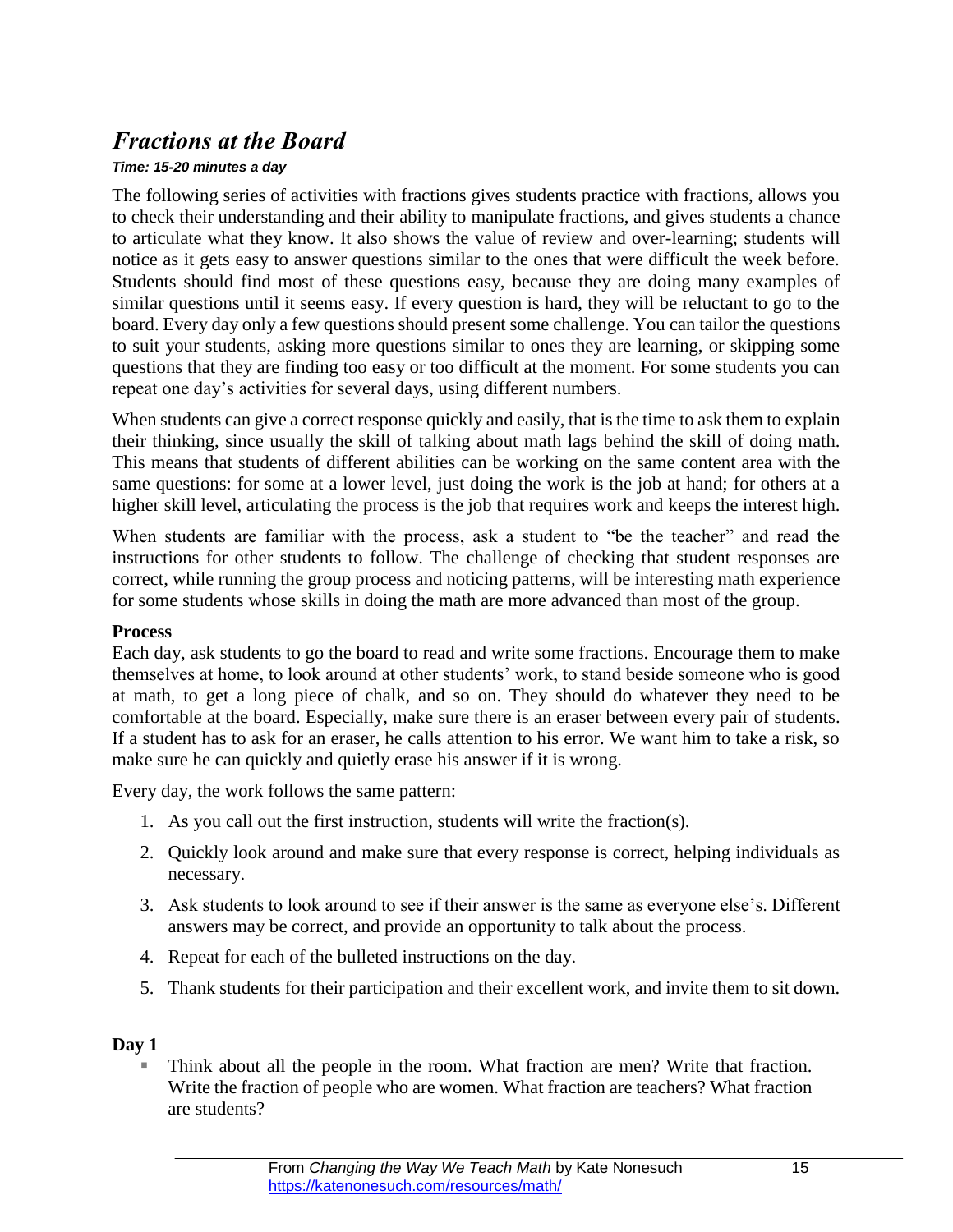- Think about the people at the front board. What fraction are men? Write that fraction. Write the fraction of people at the front board who are women.
- Think about the people at the side board. What fraction are men? Write that fraction. Write the fraction of people at the side board who are women.
- Suppose there were twelve people in the room and half were women. Write a fraction with 12 on the bottom that shows the fraction of women in that room. Correct. 6/12 is equivalent to 1/2.
- Suppose there were 100 people in the room and half were men. Write a fraction with 100 on the bottom that shows the fraction of men in that room. Correct. 50/100 is equivalent to 1/2.
- **Write five fractions equivalent to 1/2.**
- I'll give you three fractions,  $1/2$ ,  $1/10$  and  $1/4$ . Write them in order from smallest to largest. If you like, draw some diagrams or use the math tools.
- Thanks. You may sit down.

- Think about all the people in the room. What fraction are wearing glasses? Write that fraction. Write the fraction of people who are not wearing glasses.
- Think about the people at the front board. What fraction are wearing glasses? Write that fraction.
- Think about the people at the side board. What fraction are wearing glasses? Write that fraction.
- Repeat until everyone can write a fraction easily, asking for the fraction of people wearing shorts, wearing skirts, wearing black, or wearing watches, etc. Ask the question of the whole room, and then of one or more smaller groups of students (for example, front board and side board), so that the denominators are not the same all the time. Sometimes include yourself, sometimes not, for example, "What fraction of the people in the room are wearing glasses? What fraction of the students are wearing glasses?"
- Suppose there were six pieces of pizza left after the party, and half had mushrooms on them. Write a fraction with 6 on the bottom that shows the fraction of pieces that had mushrooms. Correct. 3/6 is equivalent to 1/2.
- $\blacksquare$  Write five other fractions equivalent to 1/2.
- I'll give you three fractions,  $1/6$ ,  $1/2$  and  $1/100$ . Write them in order from smallest to largest. If you like, draw some diagrams or use the math tools.
- I'll give you three fractions,  $5/8$ ,  $1/8$  and  $3/8$ . Write them in order from smallest to largest. If you like, draw some diagrams or use the math tools.
- Thanks. You may sit down.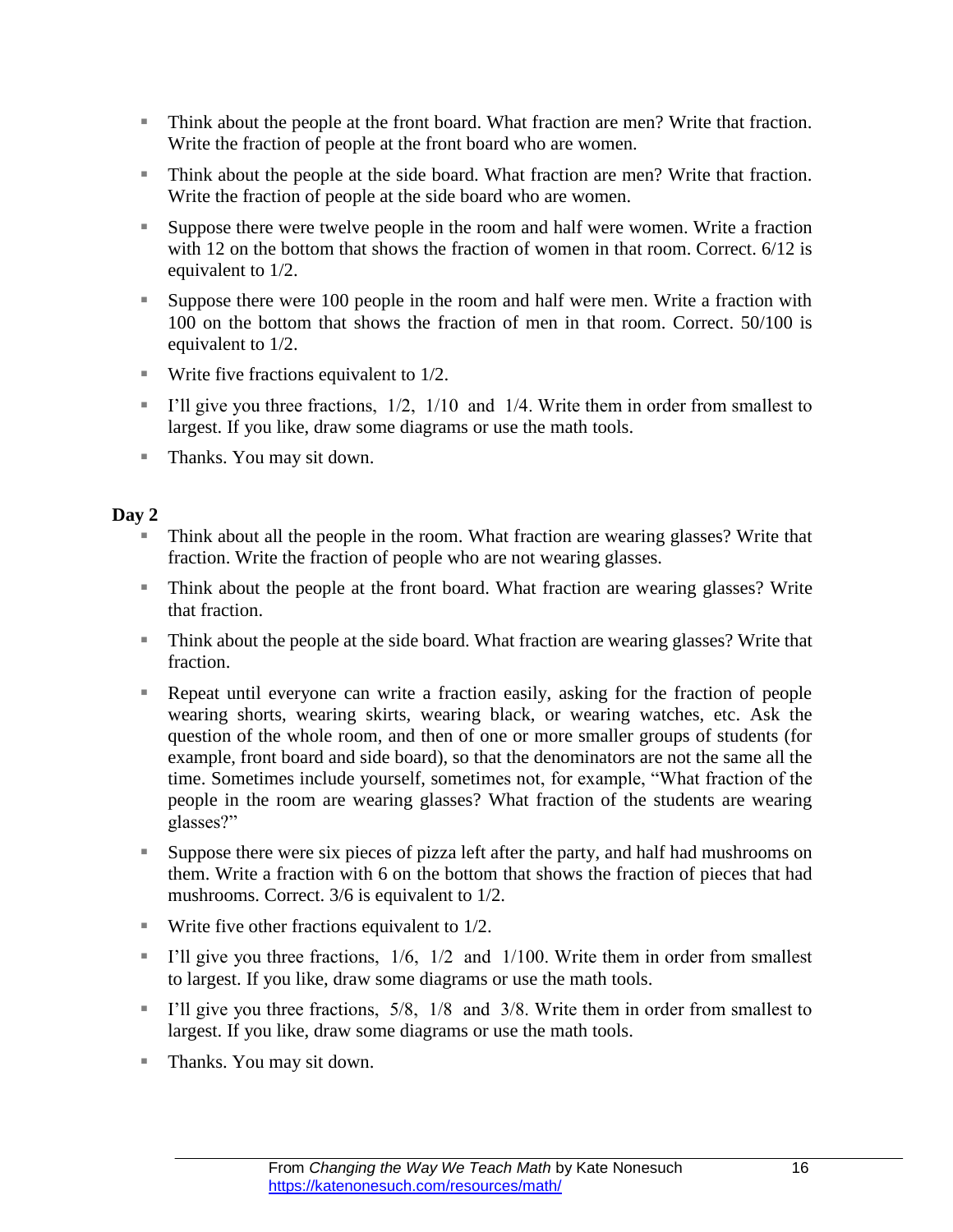- Think about the people in this room. What fraction of the women are wearing black shoes today?
- What fraction of the men are wearing black shoes today?
- What fraction of the students are wearing black shoes today?
- Repeat until everyone can write a fraction easily, asking for the fraction wearing shorts, wearing skirts, wearing black, or wearing watches, etc. Ask the question of the whole room, and then of one or more smaller groups of students, so that the denominators are not the same all the time.
- **Write five fractions equivalent to 1/2.**
- I'll give you five fractions,  $1/6$ ,  $1/2$ ,  $1/4$ ,  $1/12$  and  $1/100$ . Write them in order from smallest to largest. If you like, draw some diagrams or use the math tools.
- I'll give you four fractions,  $4/7$ ,  $3/7$ ,  $1/7$  and  $7/7$ . Write them in order from smallest to largest. If you like, draw some diagrams or use the math tools.
- (Use this question after you have taught a process for generating equivalent fractions.) Write a fraction equivalent to  $1/2$  with a bottom number of 4. (Write the question up in the usual way so that people can see it.  $1/2 = /4$ ). Continue with a few more:  $1/4 =$  $\sqrt{8}$ ;  $3/4 = \sqrt{8}$ ;  $1/3 = \sqrt{6}$ ;  $2/3 = \sqrt{6}$ .
- Thanks, you can sit down.

- Ask them to write several fractions describing people in the room, e.g., What fraction of the men have their hair tied back? What fraction of students have their hair tied back? What fraction of women?
- Write five fractions equivalent to  $1/2$ .
- I'll give you five fractions,  $1/10$ ,  $1/2$ ,  $1/4$ ,  $1/5$  and  $1/20$ . Write them in order from smallest to largest. If you like, draw some diagrams or use the math tools.
- I'll give you four fractions,  $4/10$ ,  $3/10$ ,  $5/10$  and  $9/10$ . Write them in order from smallest to largest. If you like, draw some diagrams or use the math tools.
- **Write some equivalent fractions: a fraction equivalent to**  $1/2$  **with a bottom number of** 4. (Write the question up in the usual way so that people can see it.  $1/2 = 4$ ). Continue with a few more:  $1/4 = 7/12$ ;  $3/4 = 7/16$ ;  $1/3 = 7/9$ ;  $2/3 = 7/12$ .
- I eat  $3/4$  of a chocolate bar. What fraction is left?
- $\blacksquare$  The kids eat 5/8 of the pizza. What fraction is left?
- The team plays the first quarter of the basketball game. How much of the game is left?
- I do  $1/3$  of my homework. What fraction is left?
- Thanks, you can sit down.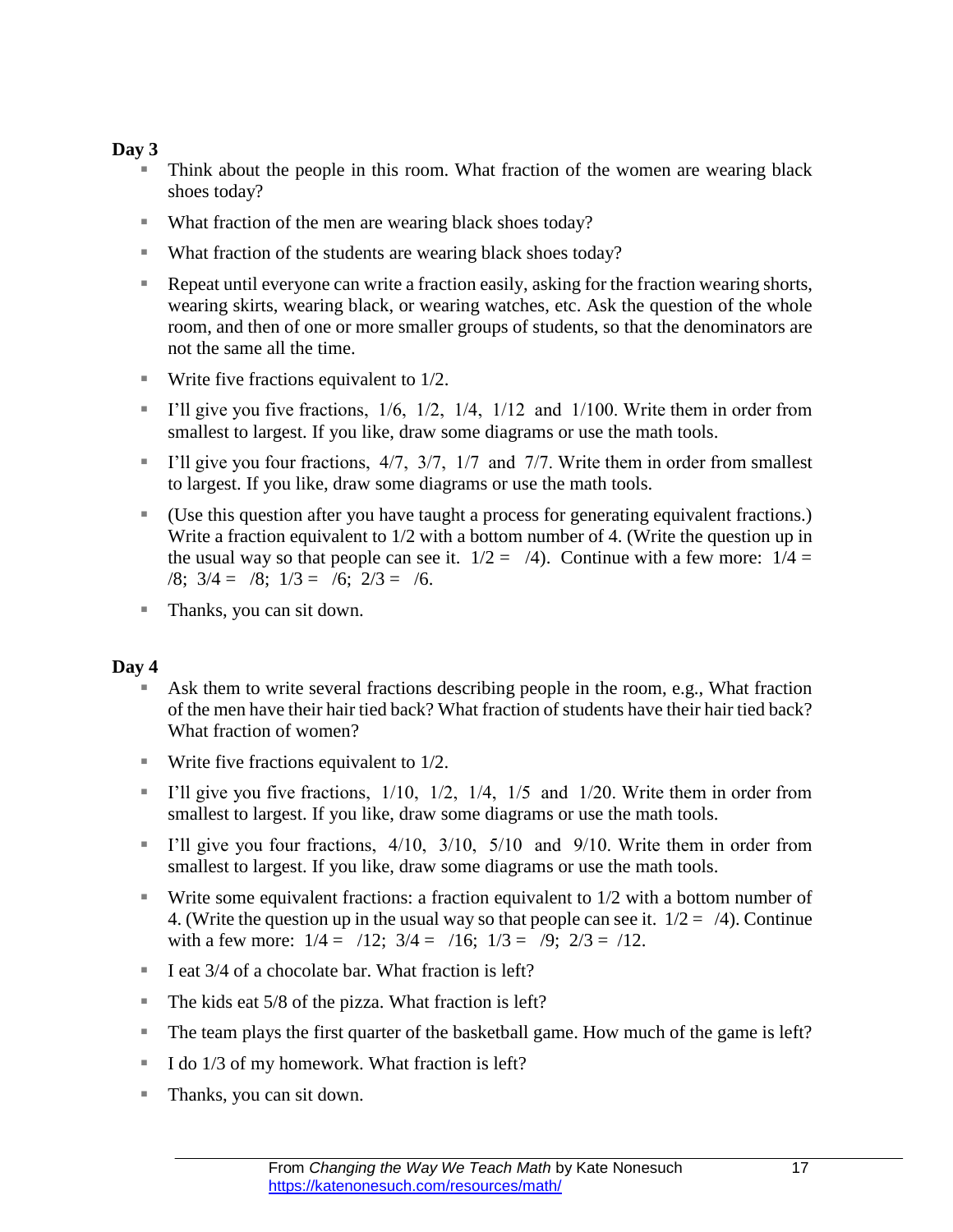- $\blacksquare$  Draw three columns at the board. At the top of one write "less than 1/2," at the top of the next, write "=  $1/2$ ," and at the top of the last column write "more than  $1/2$ ." I'll give you some fractions. You write them in the correct column: 1/4, 7/8; 5/10, 3/4, 5/6, 1/12, 3/100.
- Write five fractions equivalent to 1.
- I'll give you five fractions,  $1/3$ ,  $1/10$ ,  $1/5$ ,  $1/9$ , and  $1/2$ . Write them in order from smallest to largest. If you like, draw some diagrams or use the math tools.
- I'll give you four fractions,  $89/100$ ,  $39/100$ ,  $51/100$  and  $9/100$ . Write them in order from smallest to largest. If you like, draw some diagrams.
- Write some equivalent fractions,  $1/4 = 7/12$ ;  $1/3 = 7/12$ ;  $2/3 = 7/12$ ;  $3/4 = 7/12$ ,  $5/6$  $=$  /12.
- I watch 3/4 hours of a one-hour program. What fraction is left?
- I eat  $1/2$  of an apple. What fraction is left?
- The kids use up  $4/5$  of the toothpaste. What fraction is left?
- I watch the first half of the soccer game. How much of the game is left?
- I have to read 10 pages for homework. I read 9 pages. What fraction of my homework is left?
- Reduce these fractions to lowest terms:  $2/4$ ,  $4/8$ ,  $6/12$ ,  $8/16$ ,  $12/24$ .

- Draw three columns at the board. At the top of one write "less than 1/2;" at the top of the next, write "=  $1/2$ ," and at the top of the last column write "more than  $1/2$ ." I'll give you some fractions. You write them in the correct column: 5/10, 4/8, 1/100, 6/12, 9/14, 10/20, 3/6.
- Write five fractions equivalent to 1.
- I'll give you five fractions,  $1/5$ ,  $1/14$ ,  $1/7$ ,  $1/4$ , and  $1/2$ . Write them in order from smallest to largest. If you like, draw some diagrams or use the math tools.
- I'll give you four fractions,  $5/8$ ,  $1/8$ ,  $3/8$ , and  $8/8$ . Write them in order from smallest to largest. If you like, draw some diagrams or use the math tools.
- Write some equivalent fractions:  $1/4 = /16$ ;  $1/3 = /15$ ;  $2/3 = /15$ ;  $3/5 = /20$ ;  $5/6$  $=$  /24.
- I watch 1/4 hour of a one-hour program. What fraction of the program is left?
- We eat  $2/3$  of a pizza. What fraction of the pizza is left?
- I drive 9/10 of the way to Nanaimo. What fraction of the trip is left?
- I have five hours of homework to do. I work for three hours. What fraction of the work is left?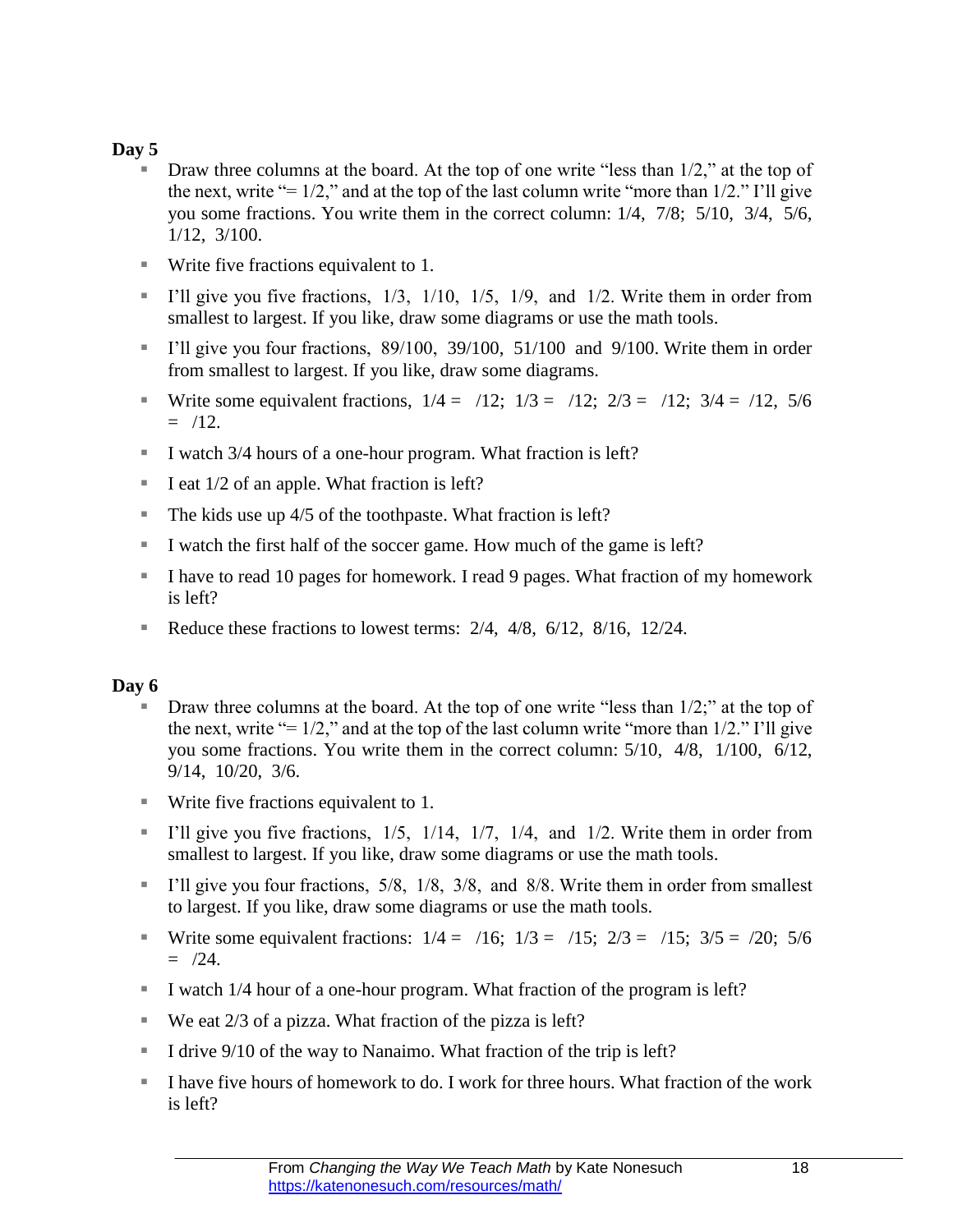- The Yankees played 5 innings against the Red Sox. What fraction of the game is left?
- Reduce these fractions to lowest terms:  $4/10$ ,  $2/12$ ,  $4/14$ ,  $6/9$ ,  $12/16$ ,  $7/21$ .

- $\blacksquare$  Draw three columns at the board. At the top of one write "less than 1/2," at the top of the next, write "=  $1/2$ ," and at the top of the last column write "more than  $1/2$ ." I'll give you some fractions. You write them in the correct column: 4/5, 1/8, 91/100, 8/15, 7/14, 5/10, 6/6.
- Write five fractions equivalent to 1.
- Write five fractions larger than 1.
- I'll give you three fractions,  $1/6$ ,  $9/10$  and  $2/4$ . Write them in order from smallest to largest. Think about whether they are bigger or smaller than 1/2, or equivalent to 1/2.
- I'll give you five fractions,  $5/9$ ,  $1/9$ ,  $7/9$ ,  $2/9$  and  $9/9$ . Write them in order from smallest to largest.
- Write some equivalent fractions:  $1/4 = 720$ ;  $2/3 = 718$ ;  $3/5 = 715$ ;  $3/8 = 716$ ;  $5/9$  $=$  /18.
- I drink  $1/2$  of my cup of coffee. What fraction is left?
- We walk 3/4 of a block. What fraction is left?
- There were 10 questions on the test. I got 7 right. What fraction did I get wrong?
- The teams played one period of hockey. What fraction of the game is left?
- Reduce these fractions to lowest terms:  $4/20$ ,  $2/28$ ,  $5/15$ ,  $6/15$ ,  $5/35$ ,  $7/35$ .
- Add:  $3/4 + 1/4$ ;  $1/8 + 3/8$ ;  $4/9 + 3/9$ .
- Subtract:  $1 1/2$ ;  $1 3/4$ ;  $1 2/3$ .

- $\blacksquare$  Draw three columns at the board. At the top of one write "less than 1/2," at the top of the next, write "=  $1/2$ ," and at the top of the last column write "more than  $1/2$ ." I'll give you some fractions. You write them in the correct column: 5/8, 1/21, 91/100, 7/13, 6/12, 9/18, 3/3.
- Write five fractions equivalent to 1.
- Write five fractions larger than 1.
- Write five fractions smaller than 1.
- Draw three columns. At the top of one write "less than 1," at the top of the next, write " $= 1$ ," and at the top of the last column write "more than 1." I'll give you some fractions. You write them in the correct column: 5/8, 4/4, 9/10, 3/2, 7/7, 4/1, 6/6.
- I'll give you three fractions,  $1/6$ ,  $10/10$  and  $6/4$ . Write them in order from smallest to largest. Think about whether they are bigger or smaller than 1, or equivalent to 1.